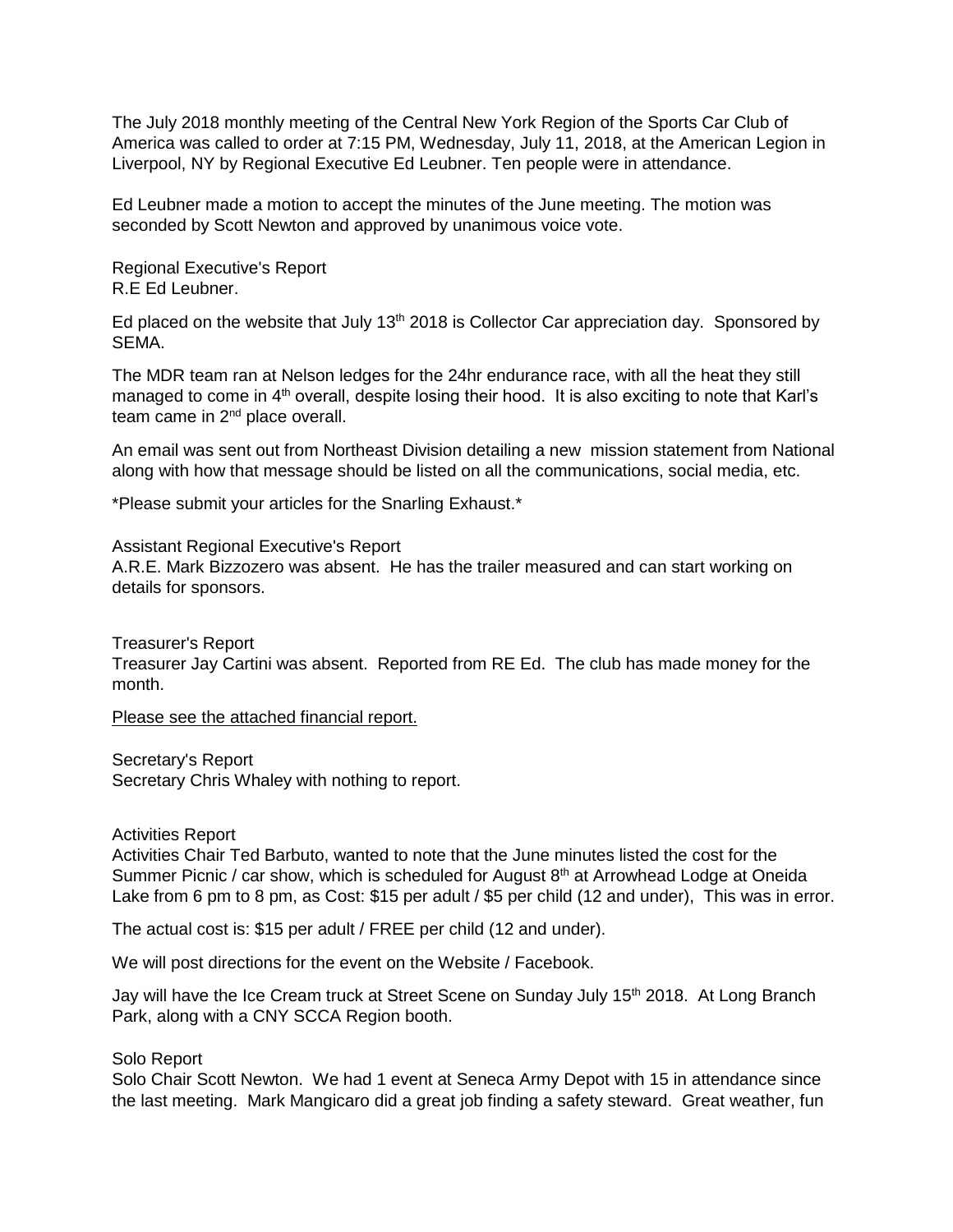event with lots of runs. Sunday was horrible weather which resulted in many people leaving after lunch. A guest visit from Tom O'Gorman was made at the event. He is a national champ who came to play. We are paying \$300 to the Finger Lake Region to assist in paying to repair the seams at the Seneca Army base.

The Orange lot at the NYS fairgrounds is a potential site for a Pro event. We have been talking with National to see if it is possible.

Pineview has some potential issues and updates will be forthcoming as more details unfold.

RallyCross Report RallyCross Chair James Quattro was absent. No Report.

Flagging and Communications Report Mick Levy was absent. No Report.

Road Rally Report Frank Beyer reported that Hudson's finished 3<sup>rd</sup> in the Great Race in Halifax Canada.

The Absolute Zero results are in the website.

Club Racing Report

Dave Cardillo was absent. Reported by Mike Donofrio that Dave Cardillo had several poles and both 1<sup>st</sup> and 3<sup>rd</sup>-place finishes at the July Sprints at WGI.

RE Ed reported that Pineview is holding an open house July 12<sup>th</sup> 2018 for the cost of \$10 for non-members. Food truck will be onsite.

Membership Report

Membership Chair Andrew Beyer was not in attendance. R.E Ed Leubner reported membership anniversaries.

Jim Ocuto - 27 yrs,

Mark Gravius - 24 yrs,

Leo Sawyer – 15 yrs,

Mike Gould - 7 yrs

Donofrio Family - 6 yrs

Old Business Trailer is measured…

Waiver forms are out dated, and we need to start using the new version.

New Business